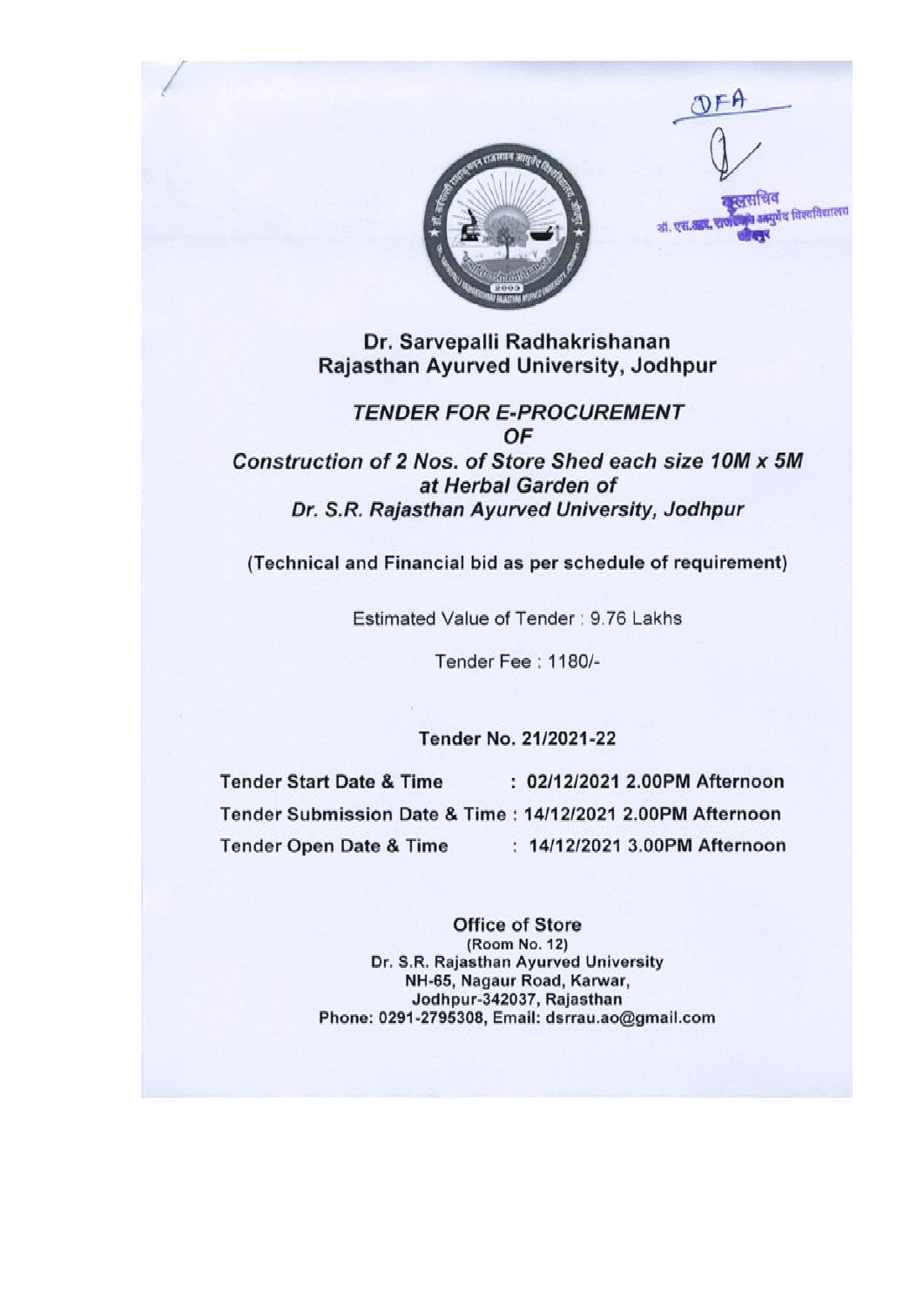

## **Dr. Sarvepalli Radhakrishanan Rajasthan Ayurved University, Jodhpur**

**Office Address :- Nagaur Road, Karwar, Jodhpur Pin No- 342037**

## **TENDER DOCUMENT FORM**

- 1. Name of work : Construction of 2 Nos. of Store Shed each size 10m x 5m at Herbal Garden
- 2. Name & Full address of the firm submitting the tender along with Tel. No., Fax No. & E-Mail/Mobile Number:

M/s ............................................................................... ...................................................................................... ...................................................................................... **GST No.** ....................................................................... **Mobile No.** ................................................................... **Email ID** .......................................................................

- 3. Address to:- Registrar, Dr. S.R. Rajasthan Ayurved University, Jodhpur (E-mail:- dsrrao.ao@gmail.com)
- 4. Reference –Bid Notice No. .......................... dated ......................
- 5. The bid fee is Rs. 1180/- in favour of **Registrar, Dr. S.R. Rajasthan Ayurved University, Jodhpur** and Processing fee Rs. 500/- in favour of **Managing Director, RISL, Jaipur** respectively as per e-tender notice has been deposited Vide separate demand drafts as per enclosed scanned copies.. *In absence of bid fee, processing fee, quotation of the firm shall not be entertained in any circumstances.*
- 6. As per Order No. F.1(1)F.D./G.F.&AR/2007 Dated 30-09-2011(Circular No. 19/2011) of the Finance Department, for the works upto Rs. 50 lakh processing fee Rs. 500/- and above Rs 50 lakh processing fee Rs. 1000/- will have to be paid, which will be payable in the form of demand draft or banker's check. It should be payable in favor of Demand Draft or Banker's Check Managing Director, RISL payable at Jaipur.
- 7. All documents required as per tender documents are enclosed.
- 8. I/We agree to abide by all the Terms & Conditions mentioned in Bid Notice No. ................. dated ..................... issued by the Department and also agree to further Terms & Conditions of the said bid notice given in the attached sheets **(all the pages of which has been signed with stamp by me/us in token of my/our acceptance of the terms & conditions mentioned therein).**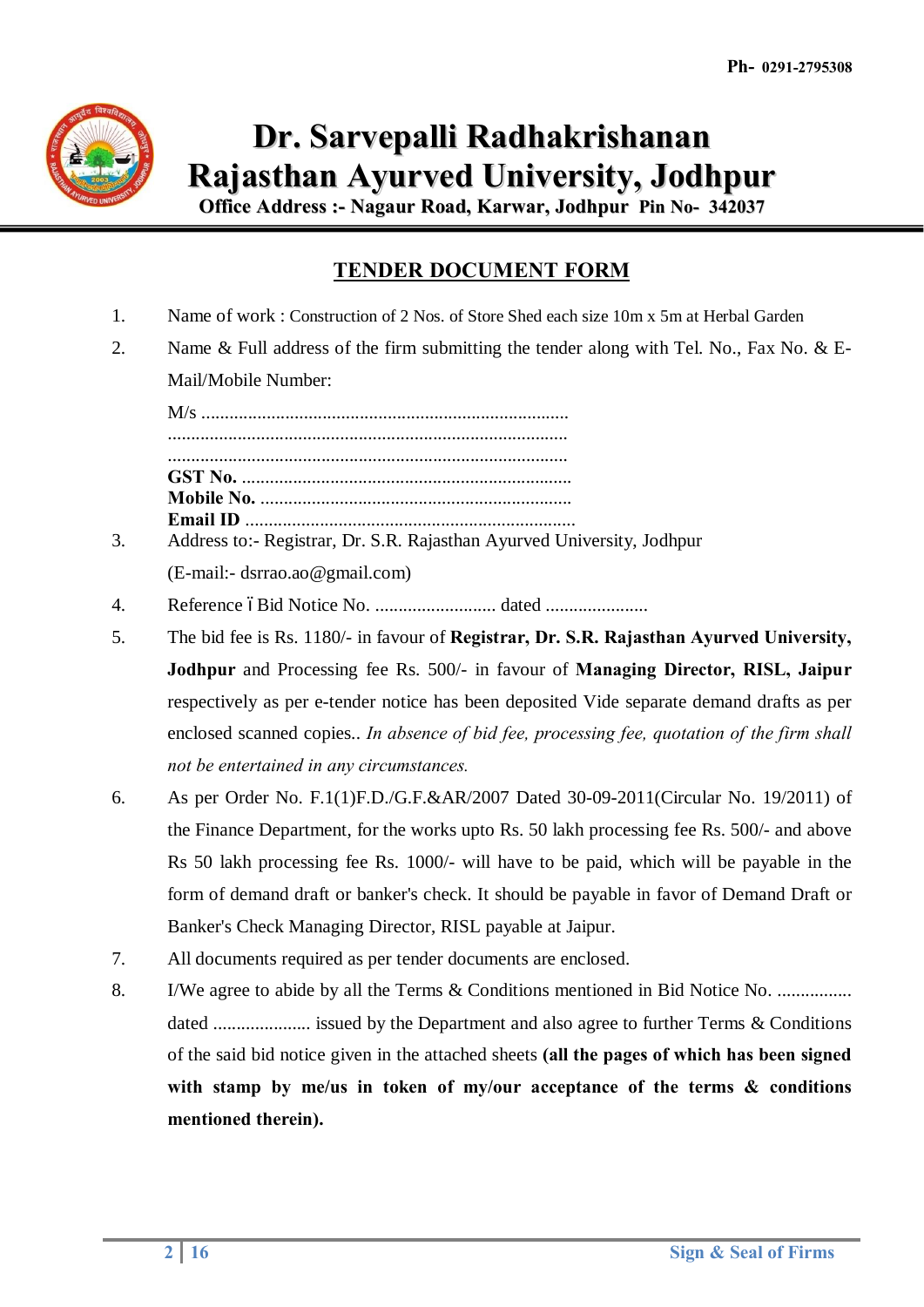

# **Dr. Sarvepalli Radhakrishanan Rajasthan Ayurved University, Jodhpur**

**Office Address :- Nagaur Road, Karwar, Jodhpur Pin No**- **342037**

#### **Fill in the blank and on which page DD enclosed and other information by tenderer Bid Notice No. ................ (e-tender)**

| S.             |                                                |           | Particular | Page |
|----------------|------------------------------------------------|-----------|------------|------|
| No.            |                                                |           |            | No.  |
|                | Bid Fee (Rs. 1180/-)                           | $DD$ No.: |            |      |
|                | (In Favour of Registrar, Dr. S.R.Rajasthan     | Date:     |            |      |
|                | <b>Ayurved University, Jodhpur)</b>            | Bank:     |            |      |
|                |                                                | Amount:   |            |      |
| 2              | Processing Fee $(Rs. 500/-)$                   | DD No.:   |            |      |
|                | (In Favour of Managing Director, RISL, Jaipur) | Date:     |            |      |
|                |                                                | Bank:     |            |      |
|                |                                                | Amount:   |            |      |
| 3              | Tender Terms & Condition SR-16 signed          |           |            |      |
| $\overline{4}$ | GST Registration Certificate and PAN Card      |           |            |      |
|                | Copy                                           |           |            |      |
| 5              | <b>GST</b> Declaration (Ann-1)                 |           |            |      |
| 6              | Form of Bid-Securing Declaration on Non        |           |            |      |
|                | Judicial Stamp of Rs. 50/- (Ann-2)             |           |            |      |
| 7              | Price Charge Certificate (Ann-3)               |           |            |      |
| 8              | Non Blacklisting of Supplier on Non            |           |            |      |
|                | Judicial Stamp of Rs. 50/-(Ann-4)              |           |            |      |
| 9              | Financial Statement, ITR, Annual Turnover      |           |            |      |
|                | Certificate                                    |           |            |      |
| 10             | Certificate of work experience                 |           |            |      |
| 11             | <b>Other Points</b>                            |           |            |      |

#### **Check list for Construction of 2 Nos. of Store shed each size 10m x 5m**

Notice : All Column should be filled compulsory by Tenderer.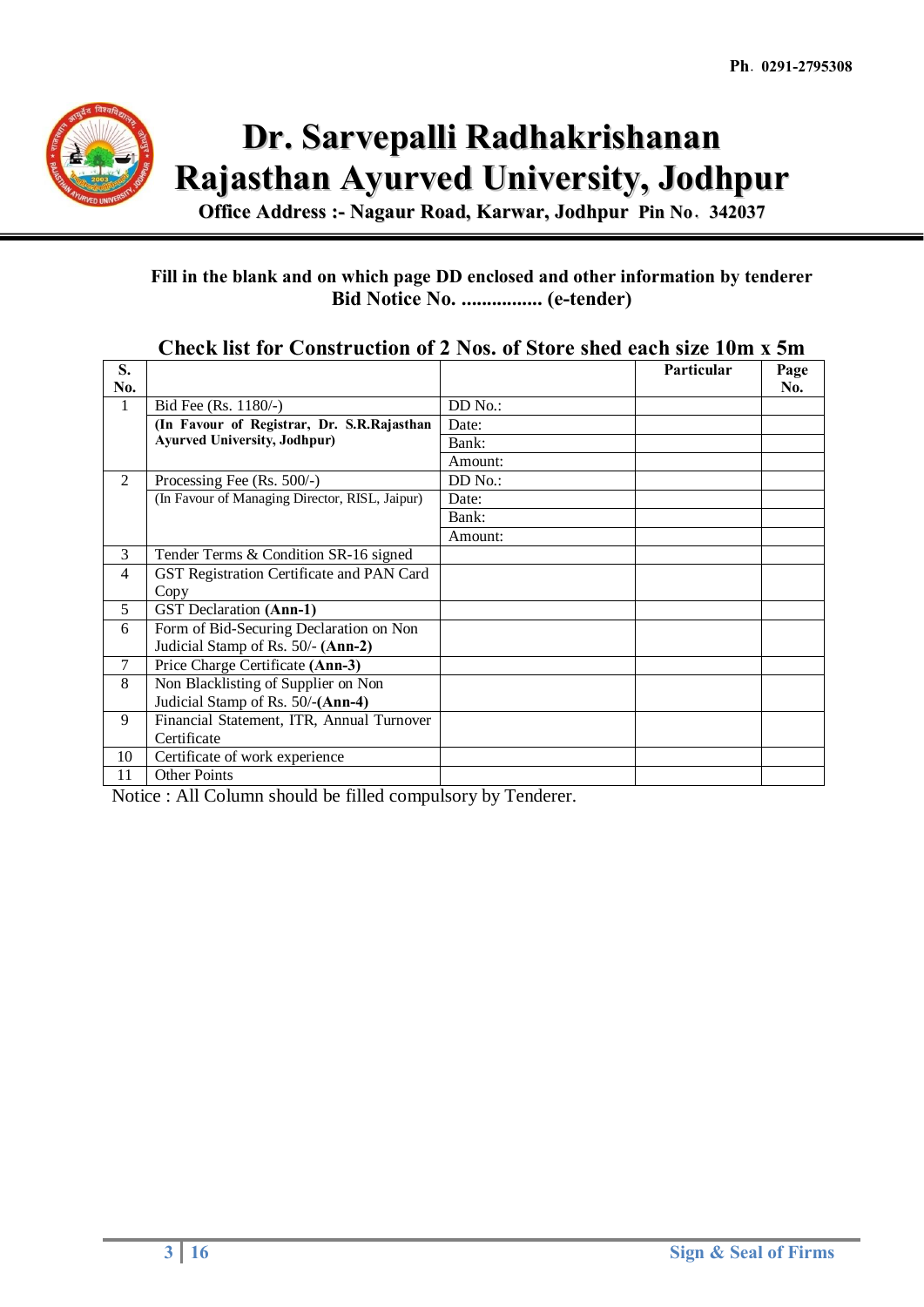## **G-Schedule**

## **Name of Work: Construction of 2 Nos. of Store shed each size 10M x 5M at Herbal Garden of Dr. S.R. Rajasthan Ayurved University, Jodhpur**

### **Upload online in BOQ format**

| S.<br><b>No</b> | Ref.<br><b>BSR</b> | Particular                                                                                                                                                                                                                                                                                                                                                                                                                                                           | Qty.  | Unit | Rate    | <b>Amount</b> |
|-----------------|--------------------|----------------------------------------------------------------------------------------------------------------------------------------------------------------------------------------------------------------------------------------------------------------------------------------------------------------------------------------------------------------------------------------------------------------------------------------------------------------------|-------|------|---------|---------------|
| 1               | 1.8                | Earth work in excavation by mechanical means (Hydraulic<br>Excavator)/ manual means in foundation trenches or drains<br>(not exceeding 1.5 m in width or 10 sqm on plan) including<br>dressing of sides and ramming of bottoms, lift upto 1.5 m,<br>including taking out the excavated soil and depositing and<br>refilling of jhiri with watering & ramming and disposal of<br>surplus excavated soil as directed with in a lead of 50 meter.<br>All kinds of soils | 35.38 | Cum. | 183.00  | 6475          |
| $\overline{2}$  | 1.9.1              | Excavation work by mechanical means (Hydraulic<br>excavator) / manual means in foundation trenches or<br>drains not exceeding 1.5 m in width or 10 sqm on plan<br>including dressing of sides and ramming of bottoms lift<br>upto 1.5 m, including getting out the excavated soil<br>and disposal of surplus excavated soil as directed with<br>a lead in a 50 meter including stacking of useful<br>material if available Ordinary Rock                             | 22.46 | Cum. | 316.00  | 7097          |
| 3               | 3.2.7              | Providing and laying in position cement concrete including<br>curing compaction etc. of specified grade excluding the cost<br>of centering and shuttering All up to plinth level IS 456-<br>2000:1:4:8 (1Cement :4 Course Sand :8 Graded stone<br>aggregate 40 mm nominal size (Crusher Broken)                                                                                                                                                                      | 22.46 | Cum. | 2755.00 | 61877         |
| 4               | 3.2.5              | Providing and laying in position cement concrete including<br>curing compaction etc. of specified grade excluding the cost<br>of centering and shuttering All up to plinth level IS 456-<br>2000: 1:2:4 (1Cement :2 Course Sand :4 Graded stone<br>aggregate 40 mm nominal size) (Crusher Broken)                                                                                                                                                                    | 16.94 | Cum. | 3487.00 | 59070         |
| 5               | 6.1.7              | Random Rubble stone masonary for foundation and plinth<br>in Cement Sand Mortar above 30 Cm. thick wall IS 1597<br>(Part-I) 1992 in : Cement Sand Mortar 1:6 (1-Cement:6-<br>Sand).                                                                                                                                                                                                                                                                                  | 38.56 | Cum. | 2882.00 | 111130        |
| 6               | 6.2.7              | Random Rubble stone masonary for superstructure above<br>plinth level one storey height above 30 Cm. thick walls IS<br>1597 (Part-I) 1992 in : Cement Sand Mortar 1:6 (1-<br>Cement:6-Sand).                                                                                                                                                                                                                                                                         | 72.72 | Cum. | 3464.00 | 251902        |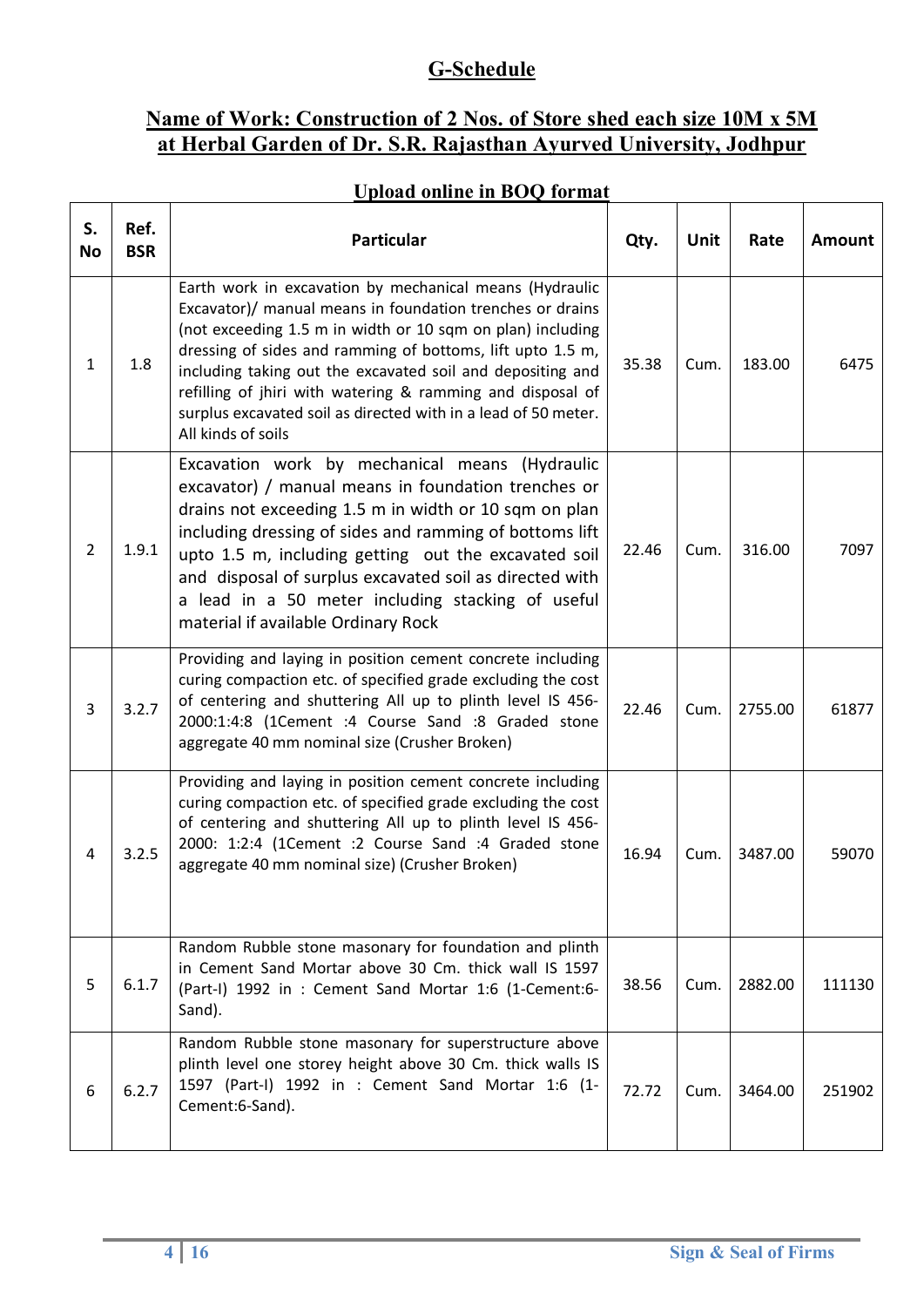| $\overline{7}$ | 6.27.<br>1              | Supplying and fixing Soorsagar Bhura or Equivalent<br>ashlar sills, lintels and dassa, bearing, bed & top<br>surface made perfenctly even, jambs, skirting steps etc.<br>rough dressed: Upto 15 cm. thick                                                                                                                    | 0.58   | Cum. | 4473.00 | 2594   |
|----------------|-------------------------|------------------------------------------------------------------------------------------------------------------------------------------------------------------------------------------------------------------------------------------------------------------------------------------------------------------------------|--------|------|---------|--------|
| 8              | 6.27.<br>4              | Supplying and fixing Soorsagar Bhura or Equivalent<br>ashlar sills, lintels and dassa, bearing, bed & top<br>surface made perfenctly even, jambs, skirting steps etc.<br>rough dressed: Above 20 cm. thick (pats) & above 2.15<br>m length                                                                                   | 0.46   | Cum. | 4773.00 | 2196   |
| 9              | 6.18.<br>$\overline{2}$ | Providing and fixing 30 to 40 mm thick stone chajjas in<br>cement sand mortar 1:4 including making gola at junction<br>with wall in cement concrete M-15 grade (1:2:4 nominal<br>mix), drip course : 20 mm thick plastering in CM 1:6 on both<br>faces.                                                                      | 11.40  | Sqm. | 658.00  | 7501   |
| 10             | 15.2.<br>$\overline{2}$ | Providing and laying damp-proof course with cement<br>concrete grade M-15 (1:2:4) mortar prepared with 1 %<br>solution of water-proof compound) including two coats<br>of hot blown bitumen (2 Kg. Per Sqm.) complete as per<br>specification with glass strip 3 mm thick at a distance<br>of 1 Meter interval: 50 mm thick. | 28.08  | Sqm. | 220.00  | 6178   |
| 11             | 11.3.<br>3              | Cement concrete flooring grade 1:2:4 (1-Cement:2-<br>Coarse sand:4-graded stone aggregate) rounding off<br>edges etc. but excluding the cost of nosing of steps etc.<br>complete IS 2571-1970 : 50 mm thick with 20 mm thick<br>nominal size aggregate.                                                                      | 100    | Sqm. | 281.00  | 28100  |
| 12             | 11.21<br>$\cdot$ 1      | Providing glass strips in joints of terrazzo/cement concrete<br>floor: 40 mm wide 4 mm thick.                                                                                                                                                                                                                                | 170.00 | Mtr. | 30.00   | 5100   |
| 13             | 12.9.<br>$\overline{2}$ | Plaster on new surface on walls in cement sand mortar 1:6<br>including racking of joint etc. complete fine finished: 20 mm<br>thick.                                                                                                                                                                                         | 220.64 | Sqm. | 152.00  | 33537  |
| 14             | 12.8.<br>2              | Plaster on new surface on walls in cement sand mortar 1:4<br>including raking of joints etc. complete fine finish: 20 mm<br>thick.                                                                                                                                                                                           | 63.12  | Sqm. | 186.00  | 11740  |
| 15             | 12.36<br>.4             | Pointing on stone masonary in lime sand mortar 1:3 (1-lime<br>putty:3-Sand) : Deep grooved pointing                                                                                                                                                                                                                          | 232.80 | Sqm. | 105.00  | 24444  |
| 16             | 9.5.2                   | Steel work in built up tubular trusses including cutting,<br>hoisting, fixing in position and applying a priming coat of<br>approved steel primer, welded and bolted including special<br>shaped washers etc. complete above plinth level up to<br>4.5Mtr. height as per IS 1161-1998. Hot finished seamless<br>type tubes   | 985.66 | Kg.  | 114.00  | 112365 |
| 17             | 9.1                     | Structural steel work in single section fixed without<br>connecting plate including cutting, hoisting, fixing in                                                                                                                                                                                                             | 655.42 | Kg.  | 68.00   | 44569  |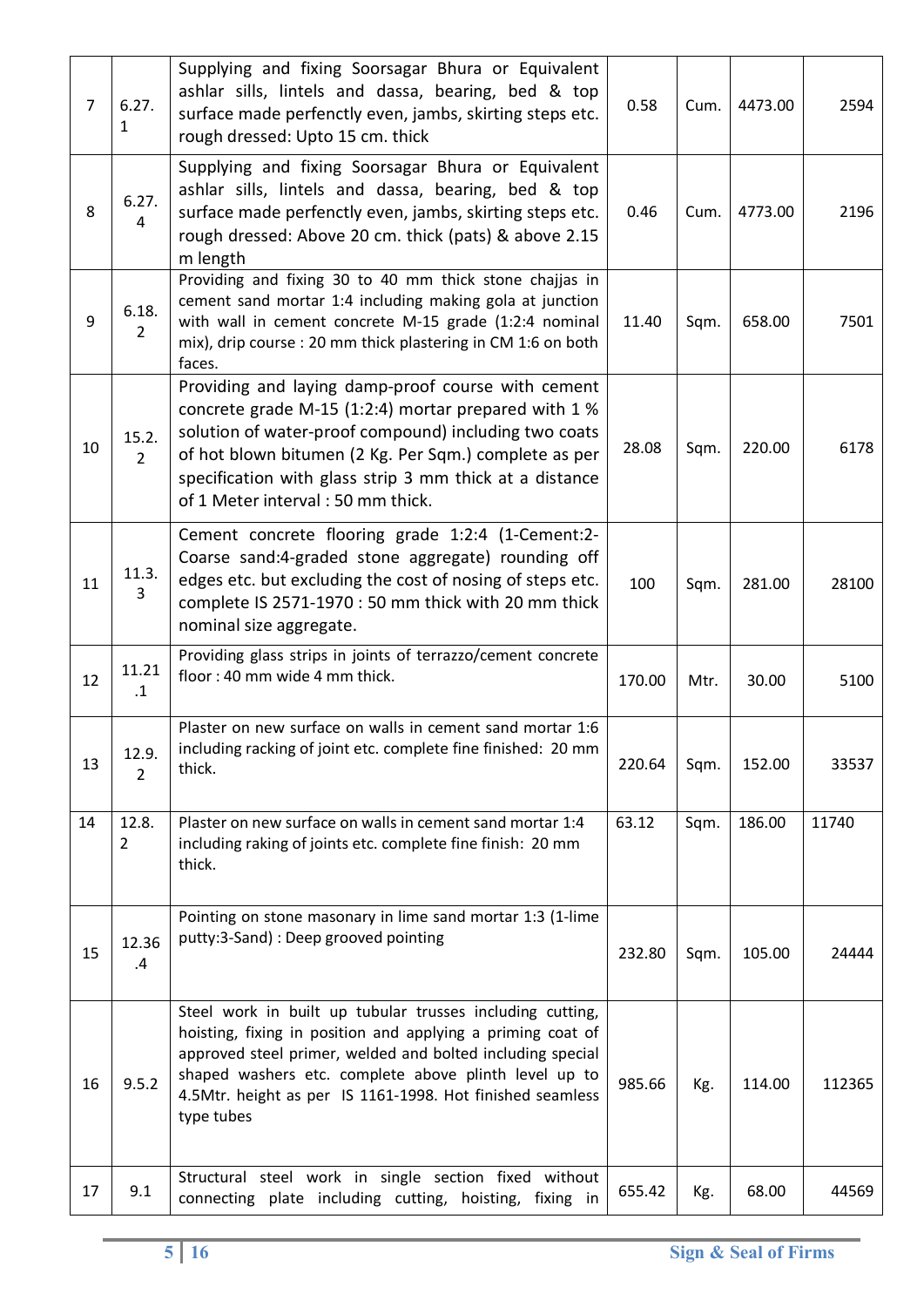|                      |                    | position and applying a priming coat of approved steel<br>primer all complete above plinth level up to 4.5 mtr. height<br>in R.S. joist flats, tees, angles and channels.                                                                                                                                                                                                                                                                                                                                                                                                                                                                                                                                                                                                                                                                                                                                        |        |                  |         |        |
|----------------------|--------------------|------------------------------------------------------------------------------------------------------------------------------------------------------------------------------------------------------------------------------------------------------------------------------------------------------------------------------------------------------------------------------------------------------------------------------------------------------------------------------------------------------------------------------------------------------------------------------------------------------------------------------------------------------------------------------------------------------------------------------------------------------------------------------------------------------------------------------------------------------------------------------------------------------------------|--------|------------------|---------|--------|
| 18(<br>$\vert$       | 10.22<br>$\cdot$ 1 | Providing corrugated G.I. Sheet roofing fixed with G.I. J<br>or L hooks bolts and nuts 8mm diameter with bitumen<br>and G.I. limpet washers or with G.I. limpet washers<br>filled with white lead and including a coat of approved<br>steel primer and two coat of approved paint on over<br>lapping of sheet complete (upto a pitch of $60^0$ ) &<br>excluding the cost of purlins rafters and truses, for<br>class of sheet: 1.60 mm thick.                                                                                                                                                                                                                                                                                                                                                                                                                                                                    | 144.58 | Sqm.             | 1041.00 | 150508 |
| 18(<br>$\mathsf{II}$ | 10.24              | Add extra over item No. 10.25 for providing and<br>fixing CGI sheets in curved roofing.                                                                                                                                                                                                                                                                                                                                                                                                                                                                                                                                                                                                                                                                                                                                                                                                                          | 21.20  | Sqm.             | 8.00    | 170    |
| 19                   | 9.28.<br>8         | Providing & fixing steel glazed doors, windows and<br>ventilators shutters of standard rolled steel section joint<br>mitred and welded with steel 13x3mm lugs 10 Cm. long<br>embedded in cement concrete blocks 15x10x10 Cm. of 1:3:6<br>(1-Cement:3-coarse sand:6-graded stone aggregate 20 mm<br>nominal size) or with wooden plugs and screws or rawl plugs<br>and screws or with fixing clips or with bolts and nuts as<br>required, including providing and fixing of plain glass panes<br>4mm thick with copper glazing clips and special metal-sash<br>putty of approved make, or metal beading with screws<br>complete including priming coat of approved steel primer,<br>excluding the cost of metal beading and other fittings<br>except necessary hinges of pivots steel handles and peg stay<br>etc. as required. IS 1038-1983. Partially fixed and partially<br>openable fixed area not exceed 33% | 12.00  | Sqm.             | 2109.00 | 25308  |
| 20                   | 9.31               | Supplying and fixing fixed wire gauge of 14 mesh x 24<br>gauge to the metal frame of rolled section by metal<br>beading 20x3mm with suitable screw at not exceeding<br>150mm distance.                                                                                                                                                                                                                                                                                                                                                                                                                                                                                                                                                                                                                                                                                                                           | 12.00  | Sqm.             | 602.00  | 7224   |
| 21                   | 12.56<br>$\cdot$ 1 | painting with ready mix paint of approved brand and<br>manufacture in all shades to give an even shade. New steel<br>work (Two or more coat)                                                                                                                                                                                                                                                                                                                                                                                                                                                                                                                                                                                                                                                                                                                                                                     | 43.68  | Sqm.             | 39.00   | 1704   |
| 22                   | 12.51<br>$\cdot$ 1 | Distempring with oil bound distemper of approved brand<br>and manufacture to give an even shade including all<br>scafolding. New work ( two or more coats ) including<br>scraping and priming coat of cement primer.                                                                                                                                                                                                                                                                                                                                                                                                                                                                                                                                                                                                                                                                                             | 220.64 | Sqm.             | 69.00   | 15224  |
|                      |                    |                                                                                                                                                                                                                                                                                                                                                                                                                                                                                                                                                                                                                                                                                                                                                                                                                                                                                                                  |        | <b>Total Rs.</b> |         | 976012 |

|--|--|--|--|--|--|--|--|--|--|--|--|--|--|--|

words) ................................................................................................... % above/below the "G" Schedule.

Signature of Contractor

Name of Contractor ..............................

Address ..................................................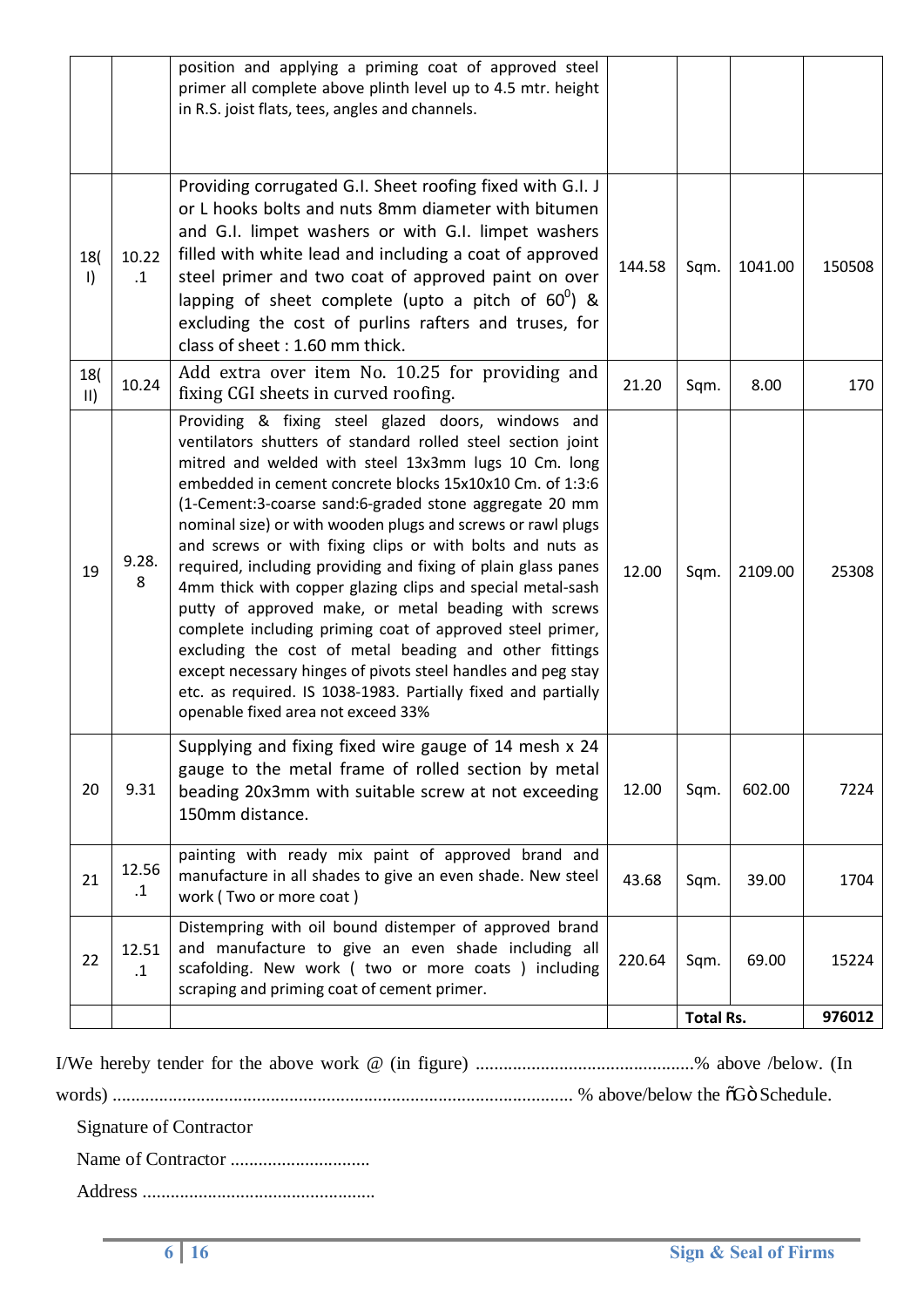

## **Dr. Sarvepalli Radhakrishanan Rajasthan Ayurved University, Jodhpur**

**Office Address :- Nagaur Road, Karwar, Jodhpur Pin No**- **342037**

#### **"TERMS AND CONDITIONS OF OPEN TENDER"**

#### **NOTE:- Tenderer should read these conditions carefully and comply strictly while submitting their tenders:-**

- 1. Signed scan copy of registration certificate, GST certificate, complete form of tender along with terms and conditions will have to be uploaded along with scan copy of DD/Banker Cheque of Bid fee, Processing fee. Financial bids will not be opened in case of non-upload. No form of offline will be accepted in the office except the DD / Banker Check for Bid Fee, Processing Fee, Bid-Securing Declaration and Non Blacklisting of Supplier on Non-Judicial Stamp..
- 2. The Tenderer will have to deposit Rs. 1180/- towards Bid fee in form of DD/Bankers Cheque in favour of **Registrar, Dr. S.R. Rajasthan Ayurved University** payable at **Jodhpur** and Processing fee Rs. 500/- in form of DD in favour of **Managing Director, R.I.S.L., Jaipur**.
- 3. The technical bid will be opened only by the tenderers who has submitted the DDs of Bid fee, Processing fee, Bid-Securing Declaration on Non-Judicial Stamp paper as per *Annexure-2*  and Non Blacklisting of Supplier on Non-Judicial Stamp paper as per *Annexure-4.* If the holiday remains on that day for any reason, then the tenders will be opened at the same time on the next working day.

#### 4. **INVITATION FOR TENDER OFFERS**

The BIDDERs are requested to give detailed tender in one Bid i.e.

**Technical Bid:** The online envelope clearly marked as **"Technical Bid-Envelope No. 1"** shall contain the all scanned copies of originals documents in PDF Format:

#### **Envelop -1 (Following documents to be provided as single PDF file**)

a. Scanned copy of Bid Fee, EMD and Processing fee and it is required to submit the same in original in a sealed envelop at the following address on or before closing date**:** 

**Registrar**

**Dr. S.R. Rajasthan Ayurved University NH-62, Nagaur Road, Karwar Jodhpur Rajasthan 342037**

- b. The tenderer shall submit the copy of the tender document, with each page should be signed and stamped to confirm the acceptance of the entire term & conditions of the tender.
- c. Declaration Form (SR -11)
- d. GST Registration Certificate and PAN Card Copy.
- e. GST Declaration as per *Annexure-1.*
- f. Form of Bid-Securing Declaration on Non-Judicial Stamp paper as per *Annexure-2*.
- g. Price Charge Certificate as per *Annexure-3.*
- h. Non Blacklisting of Supplier on Non-Judicial Stamp paper as per *Annexure-4.*
- i. Financial statements, duly audited / certified by Chartered Accountant (CA) of the last three financial years along with the copies of Income Tax Return (ITR) and last three year annual turnover certificate.
- j. Certificate of work experience.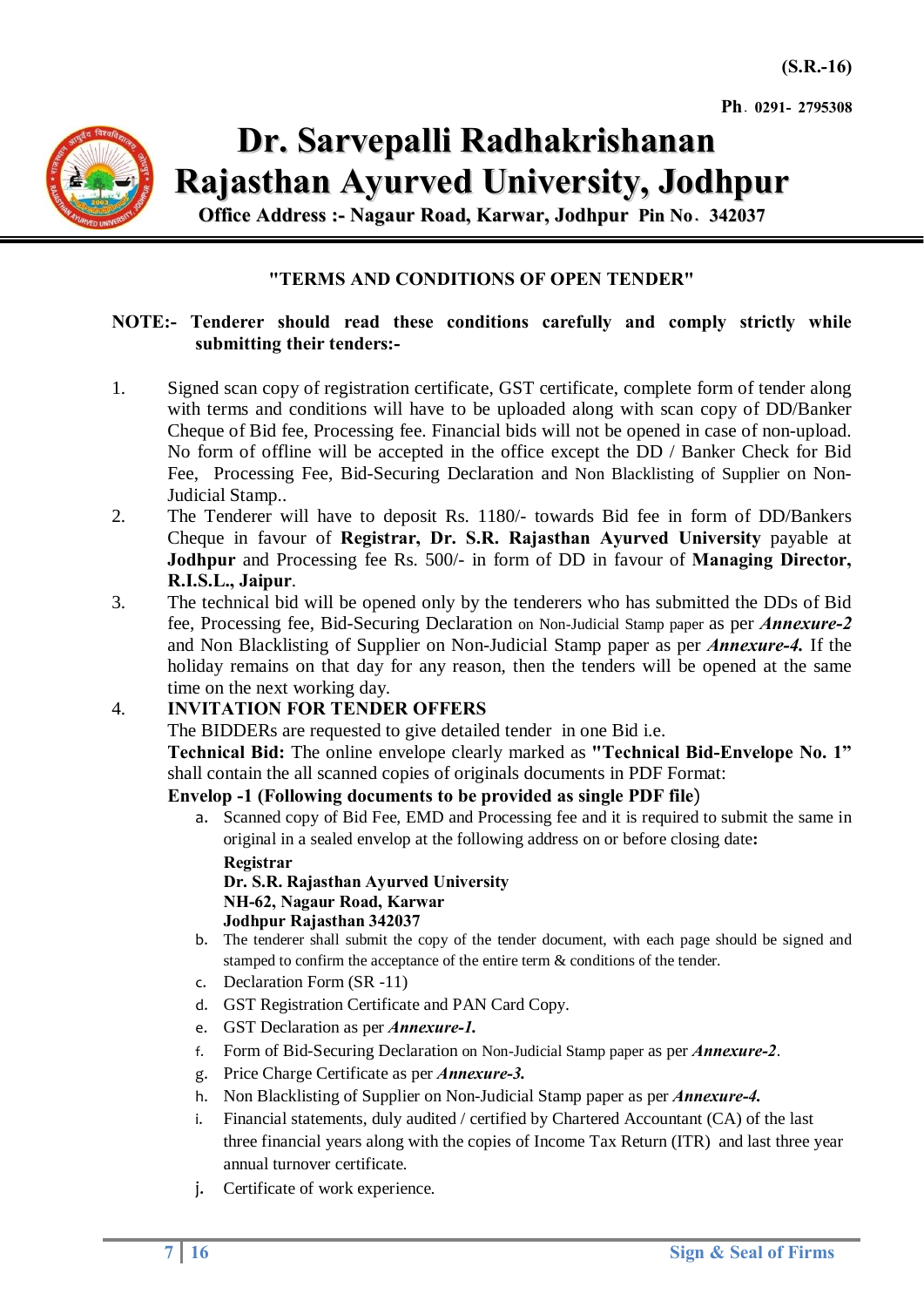#### **Envelop -2 (Financial Bid in .XLS format)**

- a. Price bid should be submitted online in BOQ format.
- 5. The tenders will be received online through portal **http://eproc.rajasthan.gov.in.** In the Technical Bids, the bidders are required to upload all the documents in .pdf format. All quotation both Technical and Financial should be submitted in the E-procurement portal and Tender notice is also available on the University website **www.education.rajasthan.gov.in/raujodhpur** or state govt. website **www.sppp.raj.nic.in**
- 6. Before submitting the e-tender form, the bidder should ensure that the scanned copy of all the necessary documents mentioned in the tender form is attached with the tender form. There will not be a responsible department for late submission of electronics tender.
- 7. Rate are submitted only in BOQ format.
- 8. For the item of works in 'G' schedule which have a reference to the B.S.R. of Rajasthan P.W.D. 201**9** in force on the date of opening of tender of the relevant Circle of P.W.D. shall be considered correct and applicable in the case of any discrepancy.
- 9. The Contractor shall bind himself /themselves to carry out up to 20% excess of the quantities mentioned in the 'G' schedule at the rate quoted by him/them in this tender according to site requirement.
- 10. The Contractor shall bind himself /themselves to carry out up to 20% extra items of the 'G' schedule amount of the relevant BSR at the rate quoted by him/them in this tender according to the site requirement.
- 11. The extra item or excess item may exceed the limit of 20% if mutually agreed.
- 12. Work shall be done as per P.W.D. Rajasthan Standard Specifications which may have been in force from time to time and measurement will be done accordingly.
- 13. If any disputes arise out of contract with regards to the interpretation, meaning and breach of the terms of the contract, the matter shall be referred to by the parties to the Head of the Department **(Registrar, Dr. S.R. Rajasthan Ayurved University, Jodhpur)** who will appoint his senior most officer as the Sole Arbitrator of the dispute who will be related to this contract and whose decision shall be final.
- 14. Contractors are supposed to see the site conditions and quarries. No payment shall be allowed on account of any lead whatsoever.
- 15. If the contractor fails to commence the work within a period of mentioned in the work order it shall rest, with the University to forfeit his earnest money. After awarding of work order the successful bidder shall be required to complete the work within the time period mentioned in work order i.e. not more than 3 Months from issue of work order.
- 16. Condition of any sort except as provided in the printed form P.W.D. MF-54, amended up to date will be entertained. The condition in lieu with form P.W.D. MF-64 will be binding on the contractor.
- 17. Since timely execution of works is of paramount importance, requests for extension of time shall not be entertained.
- 18. Bidders may in their own interest visit the sites and undertake site visit before submitting bids. University will not be responsible for any incidental or consequential losses of the firms while execution and till expiry of the period of maintenance.
- 19. The tenders before submitting their terms and conditions to execute the work must carefully go through the prescribed Contract Agreement of the University Successful tender shall be required to enter into an agreement with the University as per general conditions laid therein.
- 20. Contractors Should sign each page of the Tender document including terms and condition incomplete tenders will be rejected.
- 21. The University reserve full rights to reject any or all tenders without assigning any reason.
- 22. If there is any variation in general terms and conditions of the tender, conditions of the contract and special terms and conditions, then the provision in special terms and conditions shall prevail.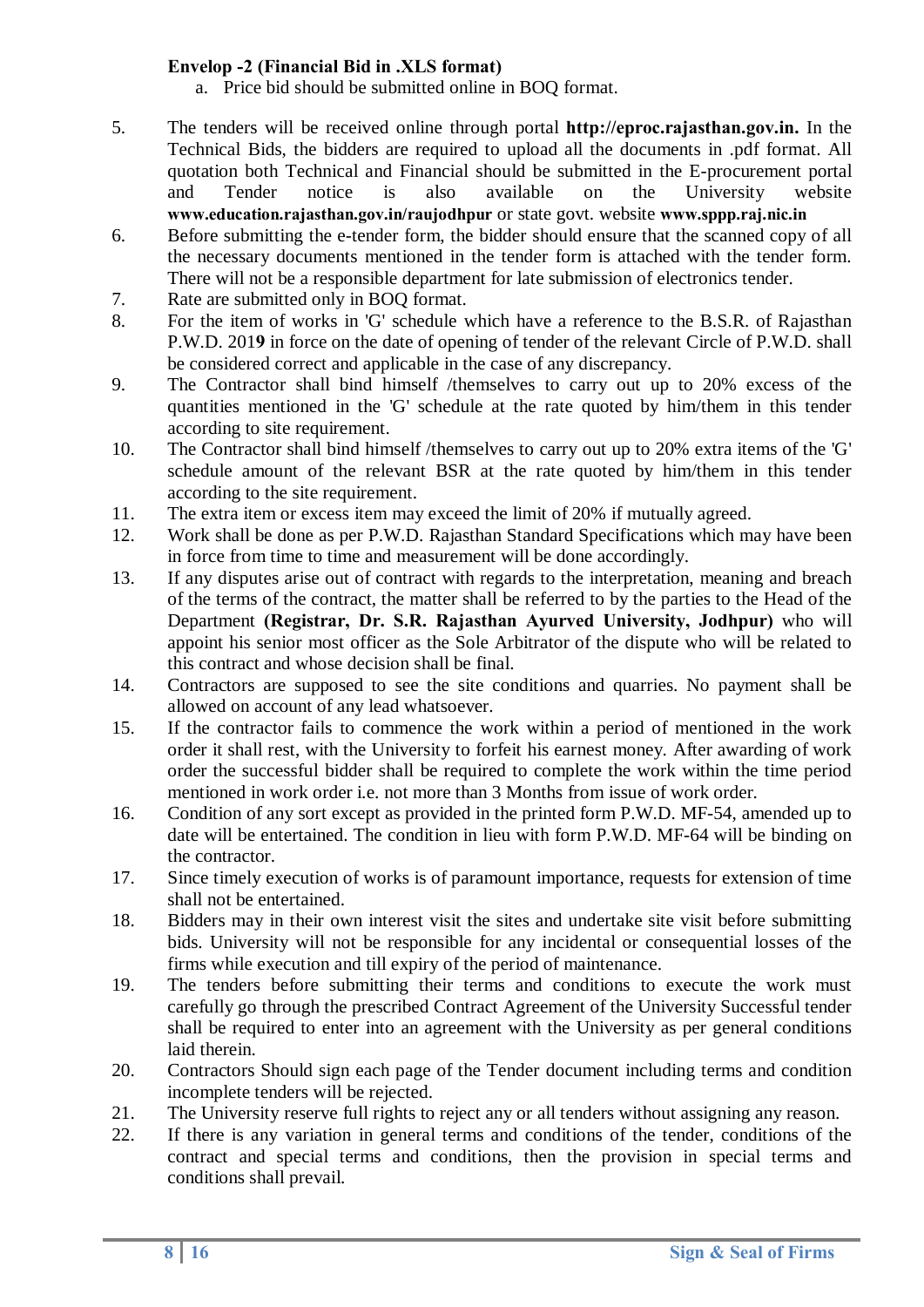- 23. **(i) G.S.T. Registration and G.S.T. clearance certificate :** No Dealer who is not registered under the G.S.T. Act prevalent in the State where his business is located shall tender. The G.S.T. registration number should be quoted and G.S.T. Clearance certificate submitted upto last quarter ending before submission of Bid by tenderer with the copies of GST return/Challan, without which the Tender is liable to rejection.
	- (ii) Attested copy of G.S.T. Registration Certificates (S.T.4) should be enclosed with tender.
- 24. Rate shall be written both in words and Figures: There should not be errors and/or over writings. Corrections if any should be made clearly and initialed with dates. The rates should mention element of the GST separately.
- 25. **Validity:** Tenders shall be valid for period of Three months from the date of opening of tenders, Validity can be extended with mutual consent.
- 26. The Contractor shall not assign or sublet his contract or any substantial part thereof to any other agency.
- 27. Direct or Indirect convassing on the part of the tenderer or his representative will be a disqualification.

#### **28. Bid Securing Declaration:**

In order of the State Government Gazette Notification dated 18-12-2020 under Rules 42(2) of RTPP Rules 2013, Bid Securing Declaration will be obtained from all tenderers in place of Bid Security Amount. The format of the Bid Securing Declaration is mentioned in Annexure-2 that effect on Non-Judicial Stamp of Rs. 50/- duly notarized. *In absence of Bid securing declaration on Non-Judicial Stamp of Rs. 50/- duly notarized, quotation of the firm shall not be entertained in any circumstances.(As per Annexure-2)*

#### **29. Forfeiture of Bid Securing Declaration:** will be forfeited in the following cases:-

- i. When tenderer withdraws or modifies the offer after opening oftender but before acceptance of tender.
- ii. When tenderer does not execute the agreement if any, prescribed within the specified time.
- iii. When tenderer does not deposit the Performance Security Money after the supply order is given.
- iv. When he fails to commence the supply of the items as per supply order within the time prescribed.
- v. When tenderer/bidder breaches any provision of code of integrity prescribed for bidders specified in the chapter VI of Rajasthan Transparency in Public Procurements Rules 2013 or RTPP Act, 2012.

#### **30. (I) AGREEMENT AND PERFORMANCE SECURITY (SECURITY DEPOSIT):**

- i) Successful tenderer will have to execute an agreement on Non-Judicial Stamp of in Form SR-17 within a period of 7 days of receipt of order and deposit security equal to 3.0% of the value of the tender value for which tenders are accepted within 15 days from the date of dispatch on which the acceptance of the tender is communicated to him.
- ii) Earnest money deposited at the time of tender will be adjusted towards security amount.
- iii) No interest will be paid by the department on the security money.
- iv) The forms of security money shall be as below:
	- a. Bank Draft/Bankers Cheque.
- v) The Performance Security (Security Money) shall be refunded within Three month of the final supply of the items as per purchase order in case of the onetime purchase and two months in case delivery is staggered, after the expiry of the contract on satisfactory completion of the same or after the expiry of the period of guarantee/warranty.
- 2) (i) Firms registered with the Director of Industries, Rajasthan in respect of stores for which they are registered subject to their furnishing the registration and prescribed competency certificate in original from the Director of Industries of or a Photostate copy or a copy thereof duly attested by any Gazetted Officer will be practically expected from furnishing security money and shall pay security Deposit at the rate of 1% of the estimate value of Tender.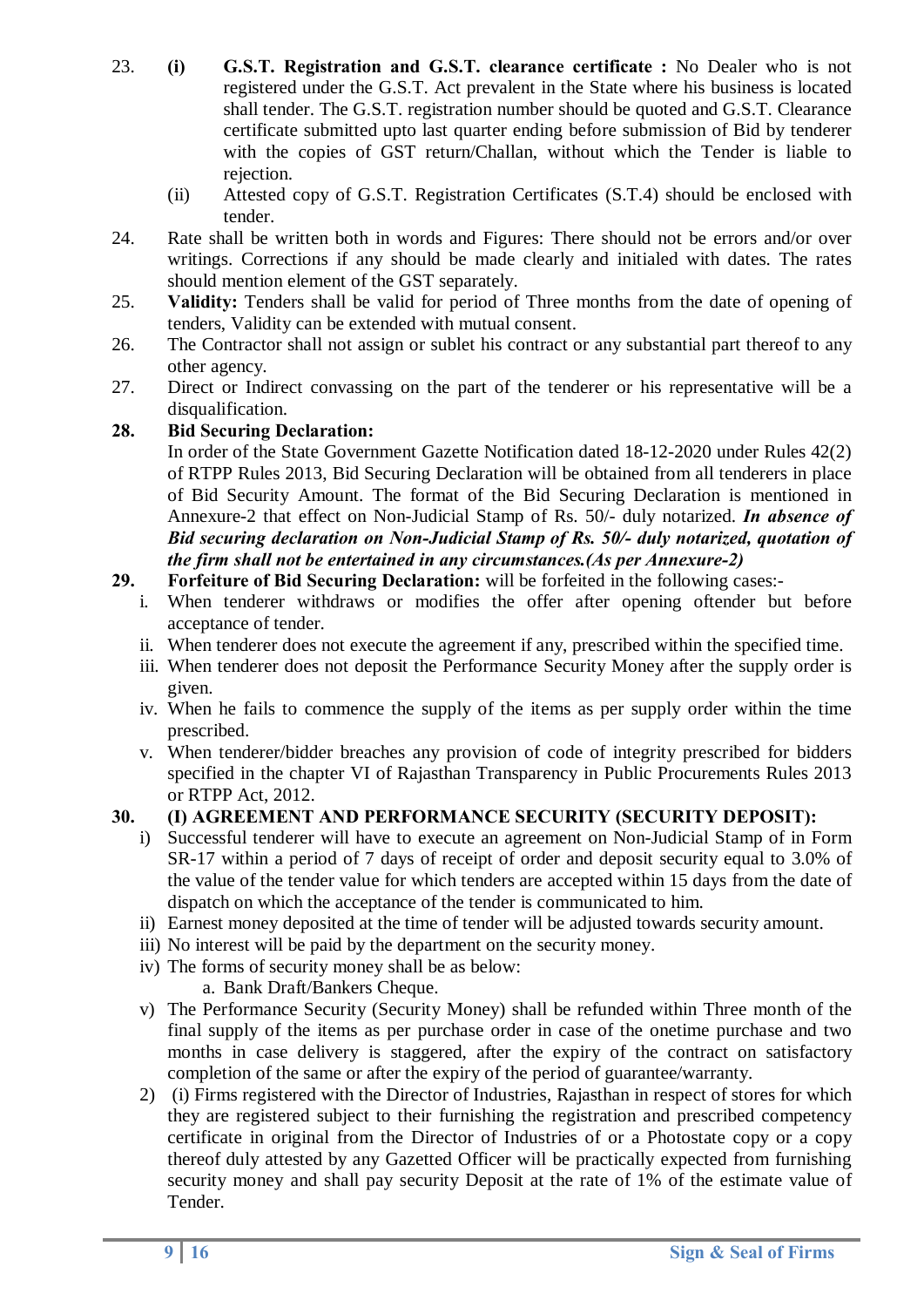(ii) Central Government and Government of Rajasthan's Undertakings will be exempted from furnishing security amount.

- 3) Forfeiture of security deposit: Security amount in full or part may as forfeited in the following cases:
	- (a) When any terms and conditions of the contract is breached.
	- (b) When the tenderer fails to make complete supply satisfactorily.
	- (c) Notice of responsible time will be given in case of forfeiture of security deposits. The decision of the Purchase Officer in this regard shall be final.
- 4) The expenses or compreting and stamping the agreement shall be paid by the tenderer and the department shall be furnished free of charge with one executed stamped counrer part of the agreement.

#### **31. PAYMENTS:**

- (i) Advance payment will not be made, except in rare and special case. In case of advance payment being made it will be against proof of despatch and to the extent as prescribed in financial powers by Rail/reputed goods transport companies etc. and prior inspection, if any The balance if any will be paid on receipt of the consignment in good condition with the certificate to that effect endorsed on the inspection note given to the tenderer.
- (ii) Unless otherwise agreed between the parties payment for the delivery of the stores will be made on submission of bill in the proper from by the tenderer to the Purchase Officer in accordance with G.F.&A.R. all remittance charges will be borne by the tenderers.
- (iii) In case of disputed items, 10 to 25% of the amount shall be held and will be paid on settlement of the dispute.
- (iv) Payment in case of those goods which need testing shall be made only when such tests have been carried out, test results received conforming to the prescribed specifications.
- 32. If tenderer imposes conditions, which are in addition to or conflict with the conditions mentioned herein, his tender is liable to summarily rejection. In any case none of such conditions will be deemed to have been accepted unless specifically mentioned in the letter of acceptance of tender issued by the Purchase Officer.
- 33. The tenderer shall furnish the following documents at the time of execution of agreement:
	- i) Attested copy of partnership deed in case of Partnership Firms.
	- ii) Registration number and year of registration in case of Partnership Firm is registered with Register of Firms.
	- iii) Address of Residence and Office, Telephone Number in case of Sole Proprietorship.
	- iv) Registration issued by the Registrar of Companies in case of a Company.
- 34. If any disputes arise out of contract with regards to the interpretation, meaning and breach of the terms of the contract, the matter shall be referred to by the parties to the Head of the Department **(Registrar, Dr. S.R. Rajasthan Ayurved University, Jodhpur)** who will appoint his senior most officer as the Sole Arbitrator of the dispute who will be related to this contract and whose decision shall be final.
- 35. All legal proceedings, if necessary arise to University any of the parties (Government or Contractor) shall have to be lodged in courts situated at **Jodhpur Only** and not elsewhere.
- 36. Notwithstanding anything contained herein above the undersigned reserves the right to alter or modify any of the above condition in any particular specific case for special reason in accordance with special circumstances/conditions of the case mutually or otherwise in public interest of service.

#### **37. Undertaking from the Bidders:**

An undertaking will be submitted by the Bidder/firm/company/vendor that in the past they have never been banned/debarred for doing business dealings with Ministry of Defence/Govt. of India/ any other Govt. organisation and that there is no enquiry going on by CBI/ED/any other Govt. agency against them.**(As per Annexure-4).** *In absence of An undertaking, quotation of the firm shall not be entertained in any circumstances. (As per Annexure-5)*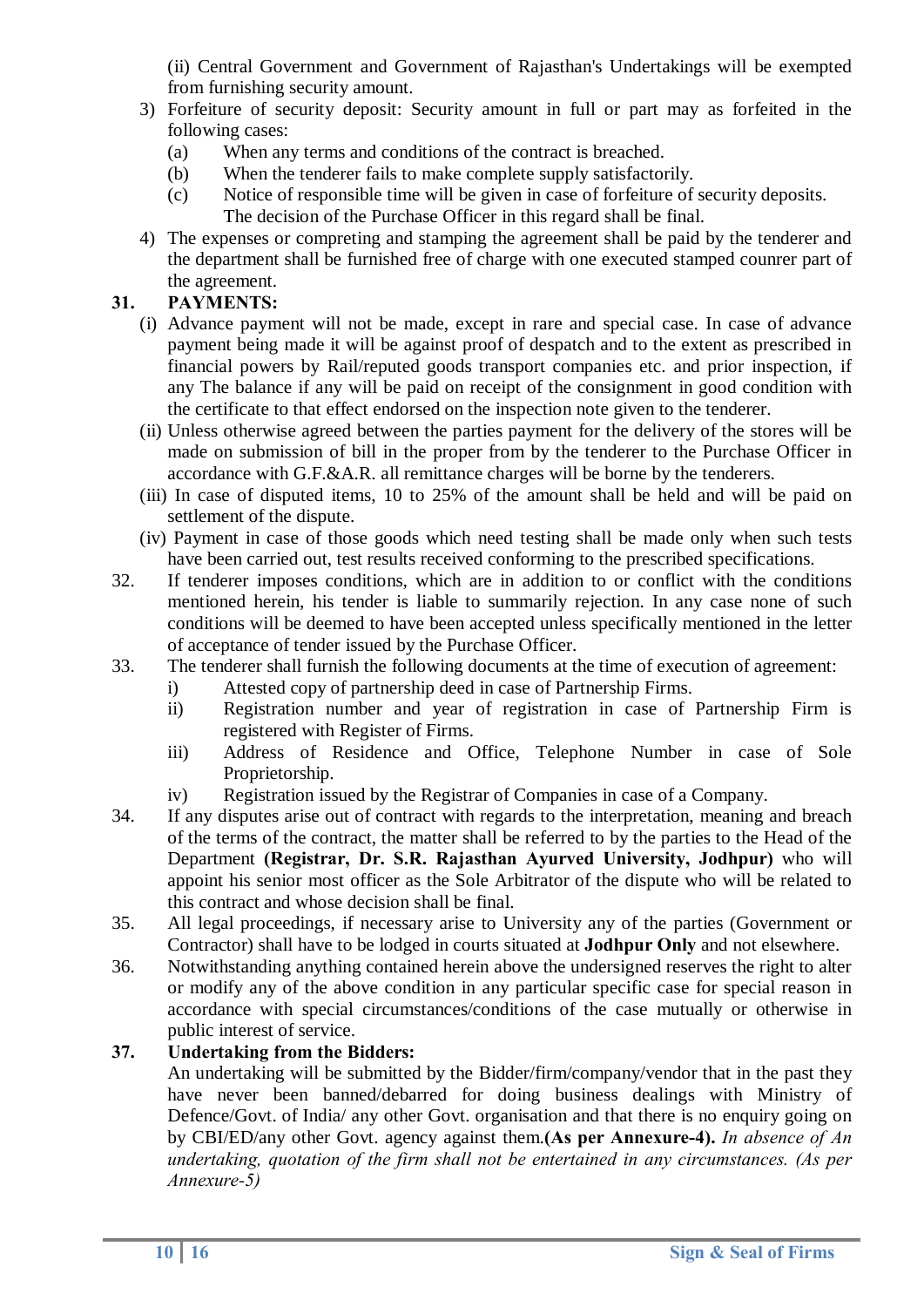38. Other conditions and rules regarding this tender and contract, will be as per the provisions of the General Financial & Accounts Rules and RTPP Rules 2013 of the Government of Rajasthan.

### **ACCEPTANCE**

I/We have carefully read and understood above terms and conditions (from 1 to 38) of the tender and abide by them.

I/We have also certify that all the information and catalogues etc. of the tendered item has been enclosed and no information has been held back by us.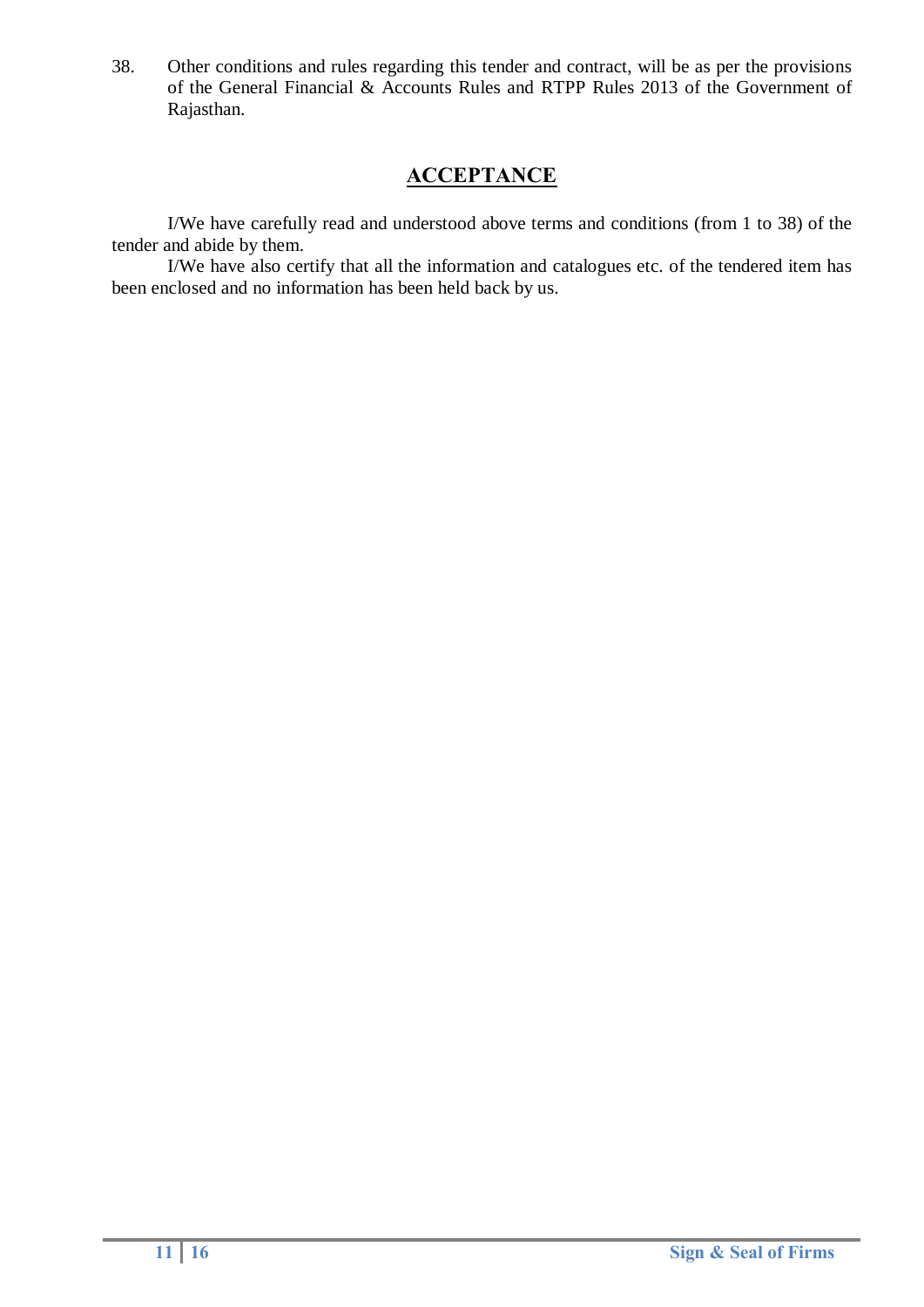## **"DECLARATION BY THE TENDER" (S.R. 11)**

I/We declare that I am ............................................................................/ we are bona-fide Manufacture/Supplier/Contractor/Whole Sellers/Sole Distributors/Authorized Dealer/dealers/Sole Selling/ Marketing Agent in the Goods/Service/Works for which I/We have Tendered. (STRIKE OFF WHICHEVER IS NOT APPLICABLE).

If, this Declarations is found by you incorrect then without prejudice to any other action that may be taken, My/Our Security may be forfeited in Full and the Tender, if any to the extent accepted may be cancelled.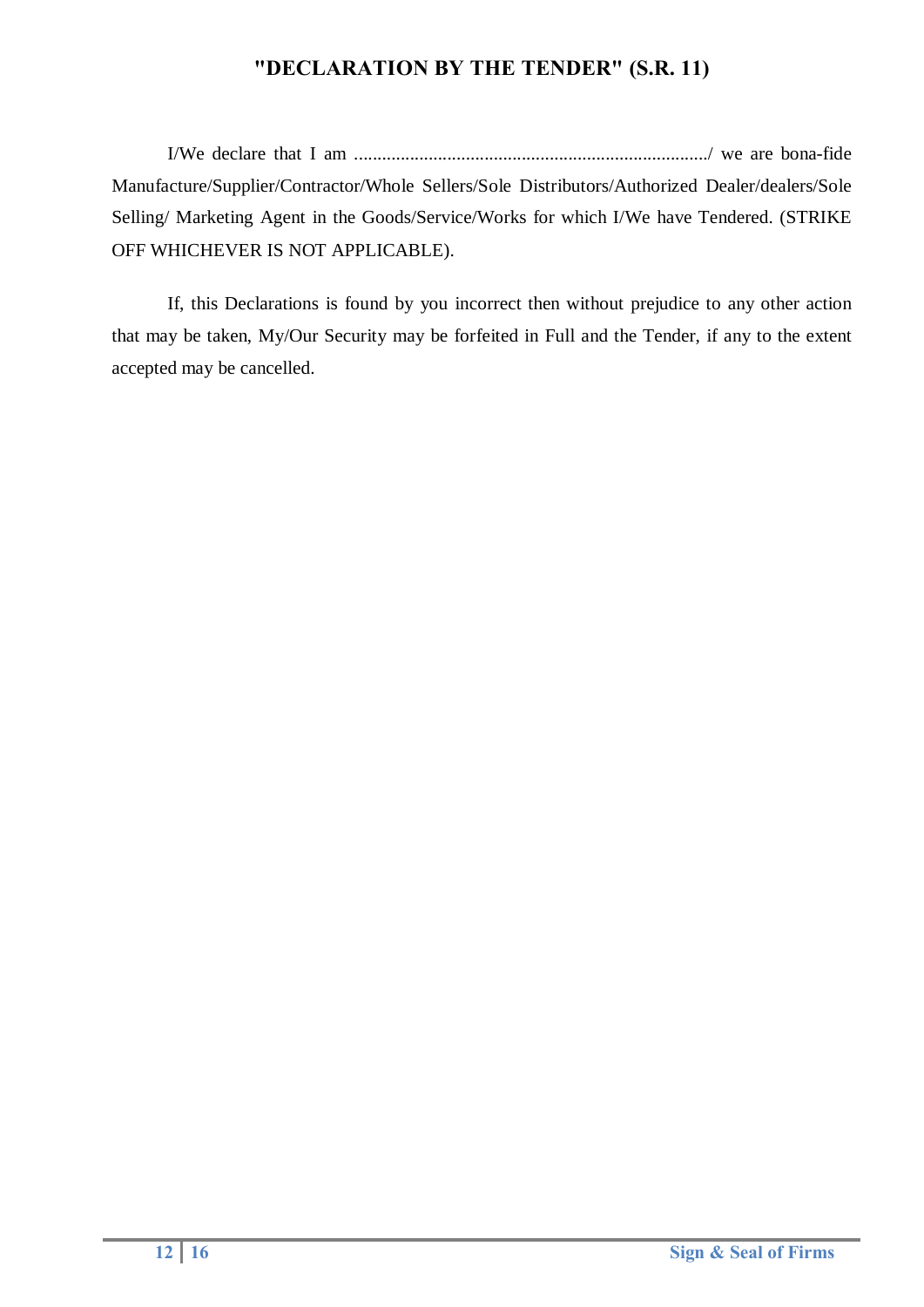#### **" G.S.T. DECLARATION "**

I, certify that the goods/services on which G.S.T. has been charged have not exempted under the G.S.T. Act, or the Rules made there under and the amount charged on account of G.S.T. is not more than what is payable under the current provisions of the G.S.T. act. or the Rules made there under.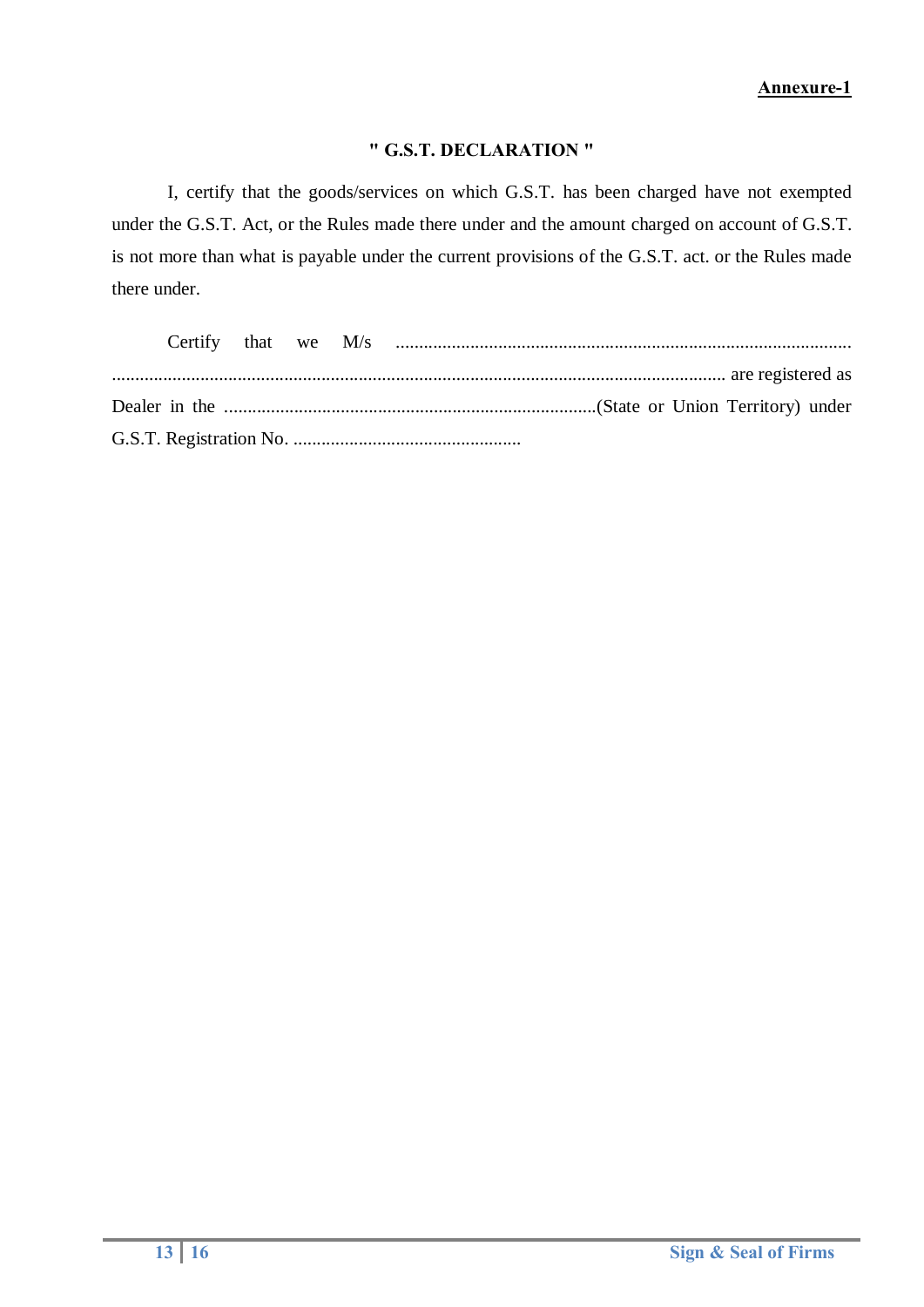#### **Form of Bid-Securing Declaration**

Date:

Bid No. :

Alternative No. :

To:

....................................................................

....................................................................

We, the undersigned, declare that:

We understand that, according to your conditions, bids must be supported by a Bid-Securing Declaration.

We accept that we are required to pay the bid security amount specified in the Terms and Condition of Bid, in the following cases, namely :-

- (a) When we withdraw or modify our bid after opening of bids;
- (b) When we do not execute the agreement, if any, after placement of supply/work order within the specified period:
- (c) When we fail to commence the supply of the goods or service or execute work as per supply/work order within the time specified;
- (d) When we do not deposit the performance security within specified period after the supply/work order is placed; and
- (e) if we breach any provision of code of integrity prescribed for bidding specified in the Act and Chapter VI of these rules.

In addition to above, the State Government shall debar us from participating in any procurement process undertaken for a period not exceeding three years in case where the entire bid security or any part thereof is required to be forfeited by procuring entity.

We understand this Bid Securing Declaration shall expire if:-

- (i) We are not the successful Bidder;
- (ii) the execution of agreement for procurement and performance security is furnished by us in case we are successful bidder;
- (iii) thirty days after the expiration of our Bid.
- (iv) the cancellation of the procurement process; or
- (v) the withdrawal of bid prior to the deadline for presenting bids, unless the bidding documents stipulate that no such withdrawal is permitted.

Signed : .................................................... Name : ......................................................

In the capacity of : ...................................

Duly authorized to sign the bid for and on behalf of :

Dated on day of

Corporate Seal ....................................................

[Note: In case of Joint Venture, the Bid Securing Declaration must be signed in name of all partners of the Joint Venture that is submitting the bid.]

Note: Bid securing declaration on Non-Judicial Stamp of Rs. 50/- duly notarized)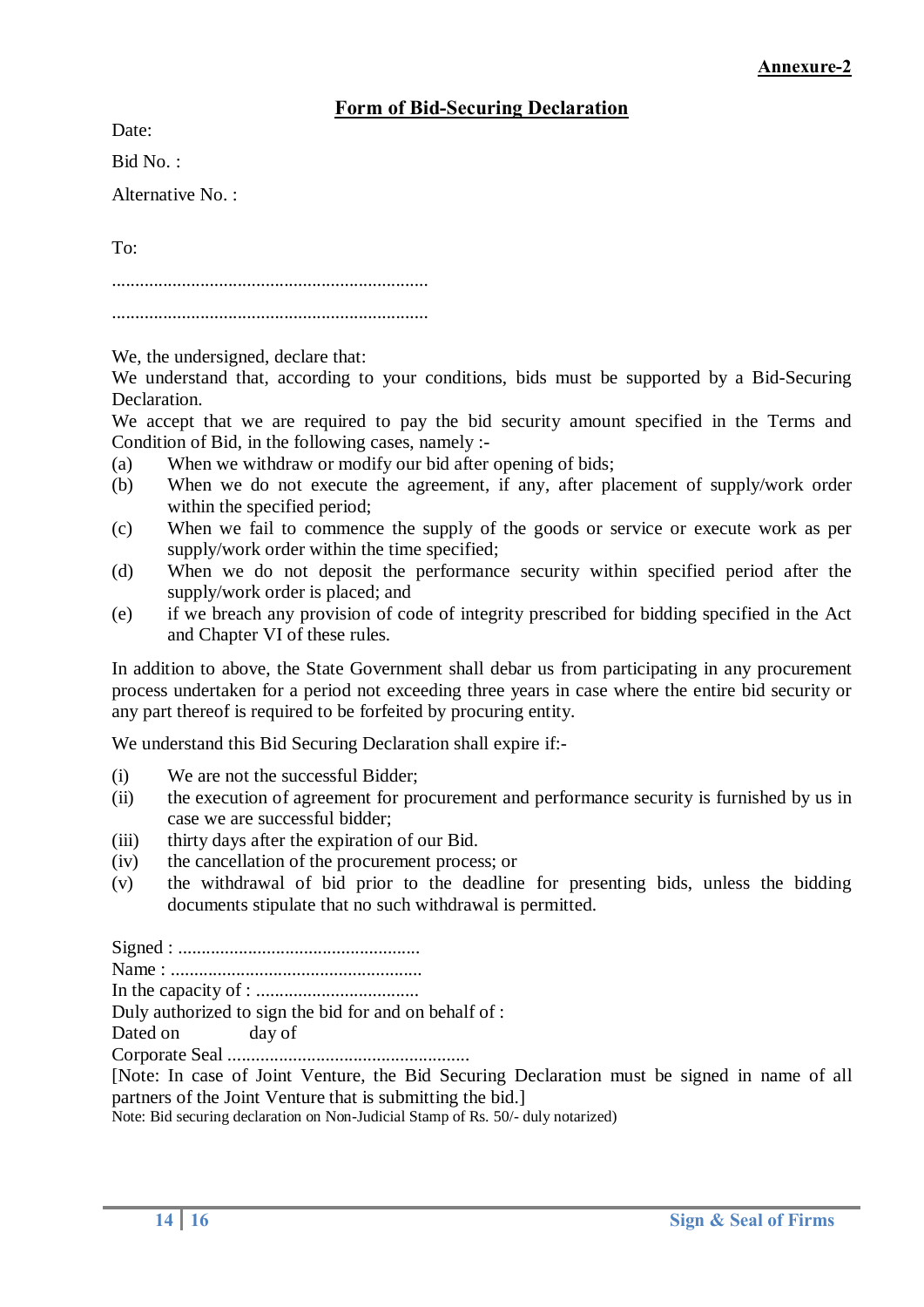## **PRICE CHARGING CERTIFICATE**

I/We hereby certify that the rate offered in **BOQ** are reasonable and justified and we are not marketing lower rates to other department on condition of the tender and contract.